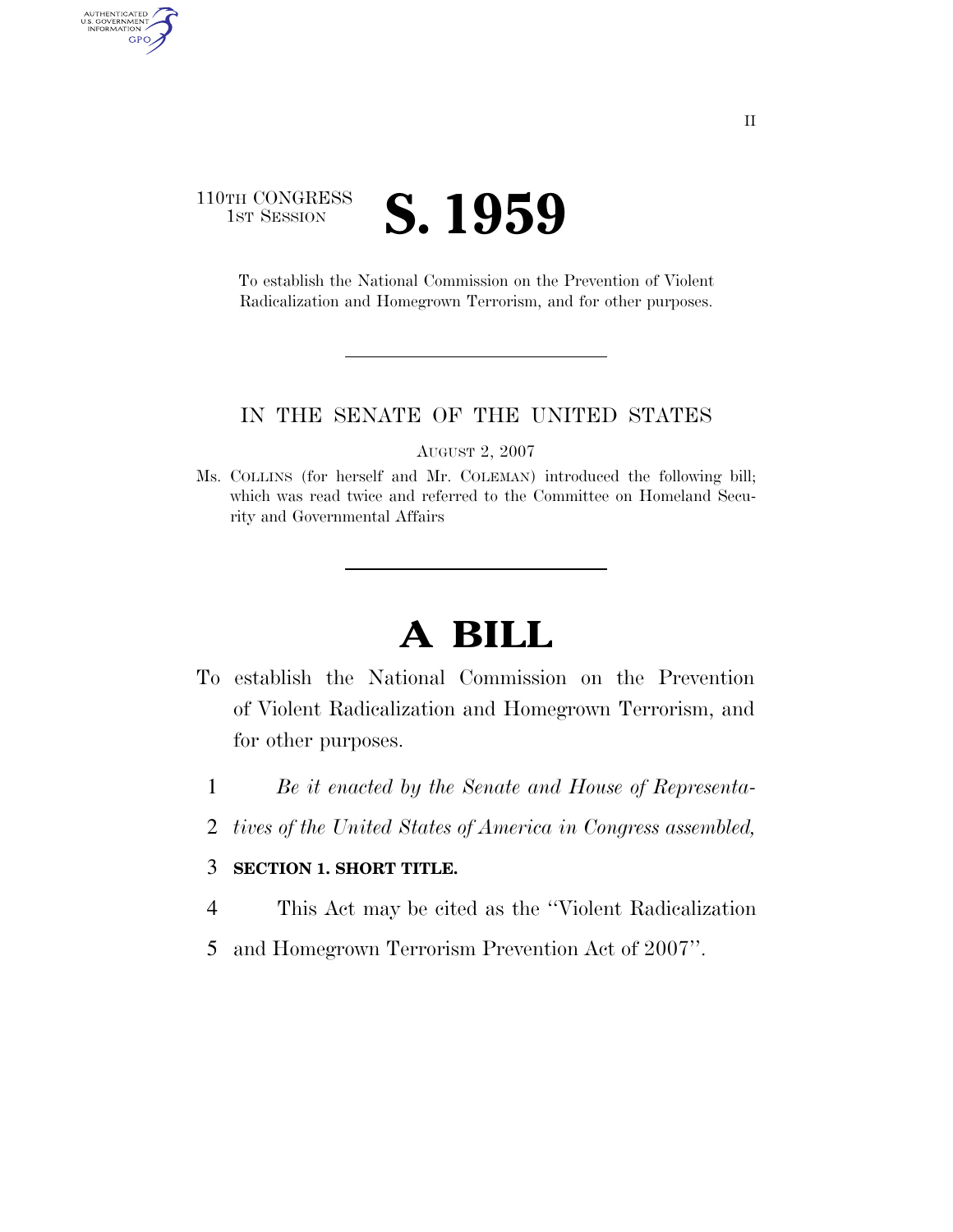### **SEC. 2. PREVENTION OF VIOLENT RADICALIZATION AND HOMEGROWN TERRORISM.**  (a) IN GENERAL.—Title VIII of the Homeland Secu- rity Act of 2002 (6 U.S.C. 361 et seq.) is amended by adding at the end the following:

## **''Subtitle J—Prevention of Violent Radicalization and Homegrown Terrorism**

**''SEC. 899A. DEFINITIONS.** 

''In this subtitle:

 ''(1) COMMISSION.—The term 'Commission' means the National Commission on the Prevention of Violent Radicalization and Homegrown Terrorism established under section 899C.

 ''(2) VIOLENT RADICALIZATION.—The term 'violent radicalization' means the process of adopting or promoting an extremist belief system for the pur- pose of facilitating ideologically based violence to ad-vance political, religious, or social change.

20 "(3) HOMEGROWN TERRORISM.—The term 'homegrown terrorism' means the use, planned use, or threatened use, of force or violence by a group or individual born, raised, or based and operating pri- marily within the United States or any possession of the United States to intimidate or coerce the United States government, the civilian population of the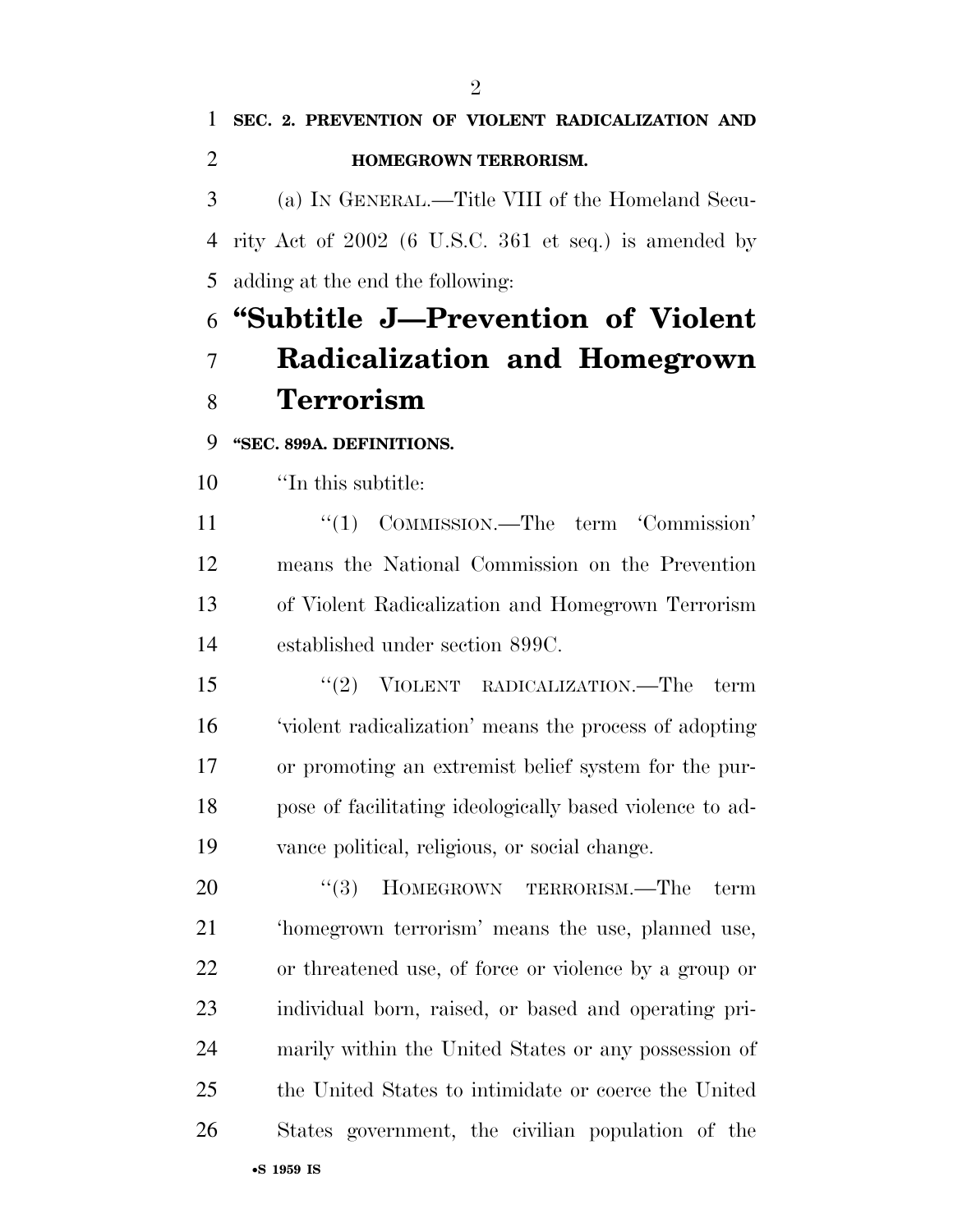| $\mathbf{1}$   | United States, or any segment thereof, in further-     |
|----------------|--------------------------------------------------------|
| $\overline{2}$ | ance of political or social objectives.                |
| 3              | "(4) IDEOLOGICALLY BASED VIOLENCE.—The                 |
| $\overline{4}$ | term 'ideologically based violence' means the use,     |
| 5              | planned use, or threatened use of force or violence    |
| 6              | by a group or individual to promote the group or in-   |
| 7              | dividual's political, religious, or social beliefs.    |
| 8              | "SEC. 899B. FINDINGS.                                  |
| 9              | "The Congress finds the following:                     |
| 10             | $\lq(1)$ The development and implementation of         |
| 11             | methods and processes that can be used to prevent      |
| 12             | violent radicalization, homegrown terrorism, and       |
| 13             | ideologically based violence in the United States is   |
| 14             | critical to combating domestic terrorism.              |
| 15             | $\lq(2)$ The promotion of violent radicalization,      |
| 16             | homegrown terrorism, and ideologically based vio-      |
| 17             | lence exists in the United States and poses a threat   |
| 18             | to homeland security.                                  |
| 19             | "(3) The Internet has aided in facilitating vio-       |
| 20             | lent radicalization, ideologically based violence, and |
| 21             | the homegrown terrorism process in the United          |
| 22             | States by providing access to broad and constant       |
| 23             | streams of terrorist-related propaganda to United      |
| 24             | States citizens.                                       |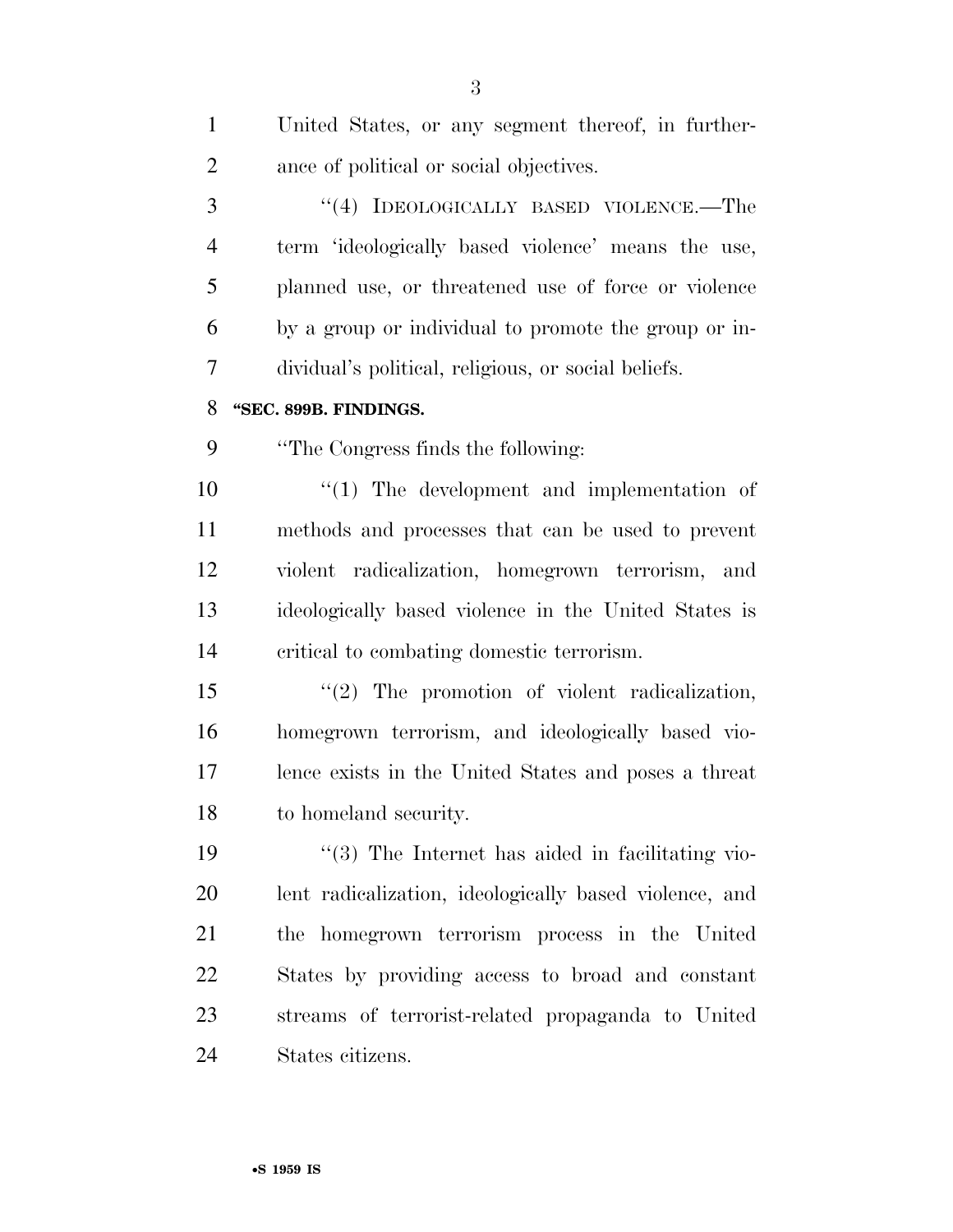| $\mathbf{1}$   | $\cdot$ (4) While the United States must continue its     |
|----------------|-----------------------------------------------------------|
| $\overline{2}$ | vigilant efforts to combat international terrorism, it    |
| 3              | must also strengthen efforts to combat the threat         |
| $\overline{4}$ | posed by homegrown terrorists based and operating         |
| 5              | within the United States.                                 |
| 6              | $\lq(5)$ Understanding the motivational factors           |
| 7              | that lead to violent radicalization, homegrown ter-       |
| 8              | rorism, and ideologically based violence is a vital       |
| 9              | step toward eradicating these threats in the United       |
| 10             | States.                                                   |
| 11             | "(6) The potential rise of self radicalized, unaf-        |
| 12             | filiated terrorists domestically cannot be easily pre-    |
| 13             | vented through traditional Federal intelligence or        |
| 14             | law enforcement efforts, and requires the incorpora-      |
| 15             | tion of State and local solutions.                        |
| 16             | "(7) Individuals prone to violent radicalization,         |
| 17             | homegrown terrorism, and ideologically based vio-         |
| 18             | lence span all races, ethnicities, and religious beliefs, |
| 19             | and individuals should not be targeted based solely       |
| <b>20</b>      | on race, ethnicity, or religion.                          |
| 21             | $\cdot$ (8) Any measure taken to prevent violent          |
| 22             | radicalization, homegrown terrorism, and ideologi-        |
| 23             | cally based violence and homegrown terrorism in the       |
| 24             | United States should not violate the constitutional       |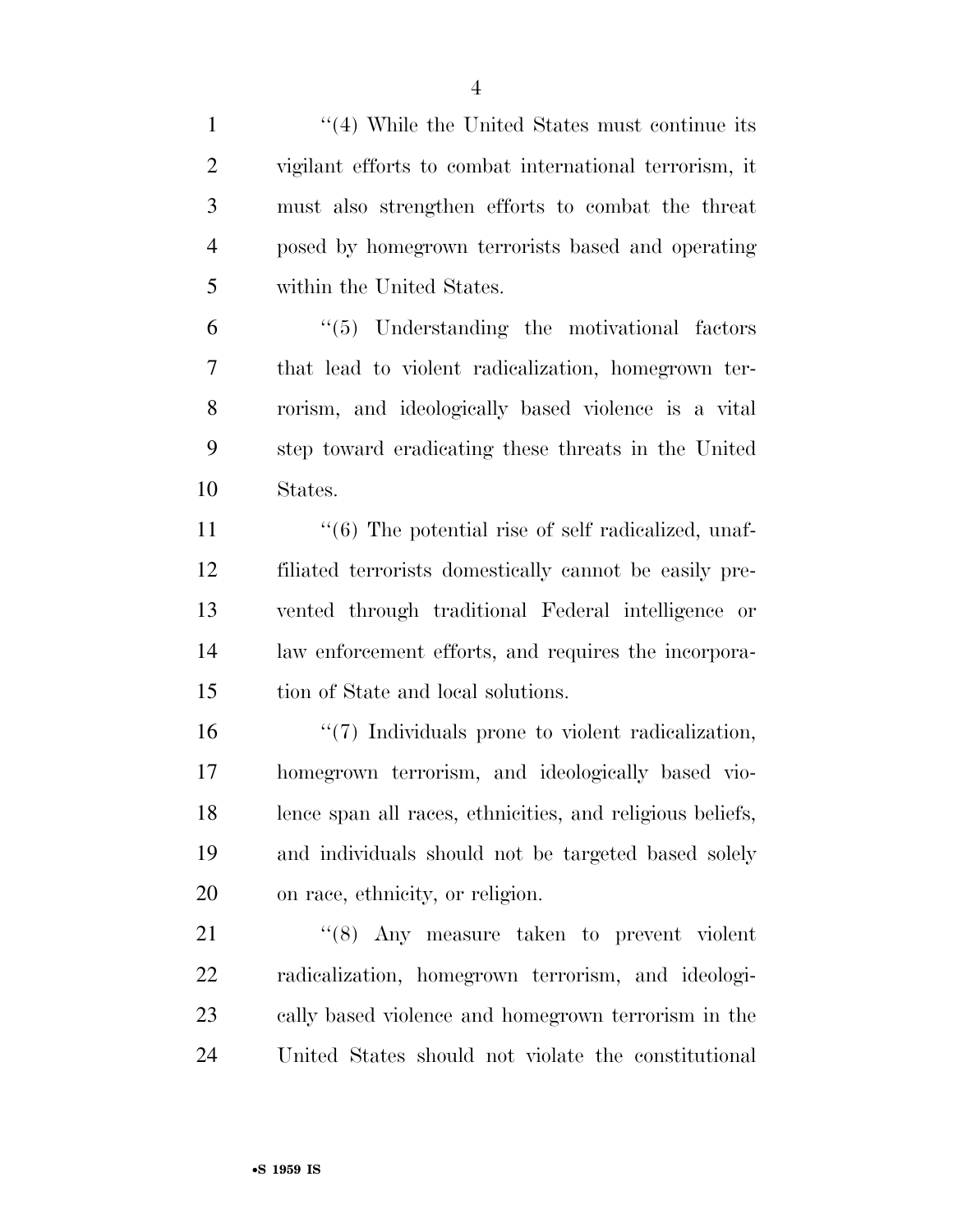| $\mathbf{1}$   | rights, civil rights, or civil liberties of United States |
|----------------|-----------------------------------------------------------|
| $\overline{2}$ | citizens and lawful permanent residents.                  |
| 3              | "(9) Certain governments, including the Gov-              |
| $\overline{4}$ | ernment of the United Kingdom, the Government of          |
| 5              | Canada, and the Government of Australia have sig-         |
| 6              | nificant experience with homegrown terrorism and          |
| 7              | the United States can benefit from lessons learned        |
| 8              | by those nations.                                         |
| 9              | "SEC. 899C. NATIONAL COMMISSION ON THE PREVENTION         |
| 10             | OF VIOLENT RADICALIZATION AND IDEO-                       |
| 11             | LOGICALLY BASED VIOLENCE.                                 |
| 12             | "(a) ESTABLISHMENT.—There is established within           |
| 13             | the legislative branch of the Government the National     |
| 14             | Commission on the Prevention of Violent Radicalization    |
| 15             | and Homegrown Terrorism.                                  |
| 16             | "(b) PURPOSE.—The purposes of the Commission are          |
| 17             | the following:                                            |
| 18             | $(1)$ Examine and report upon the facts and               |
| 19             | causes of violent radicalization, homegrown ter-          |
| 20             | rorism, and ideologically based violence in the           |
| 21             | United States, including United States connections        |
| 22             | to non-United States persons and networks, violent        |
| 23             | radicalization, homegrown terrorism, and ideologi-        |
| 24             | cally based violence in prison, individual or 'lone       |
| 25             | wolf' violent radicalization, homegrown terrorism,        |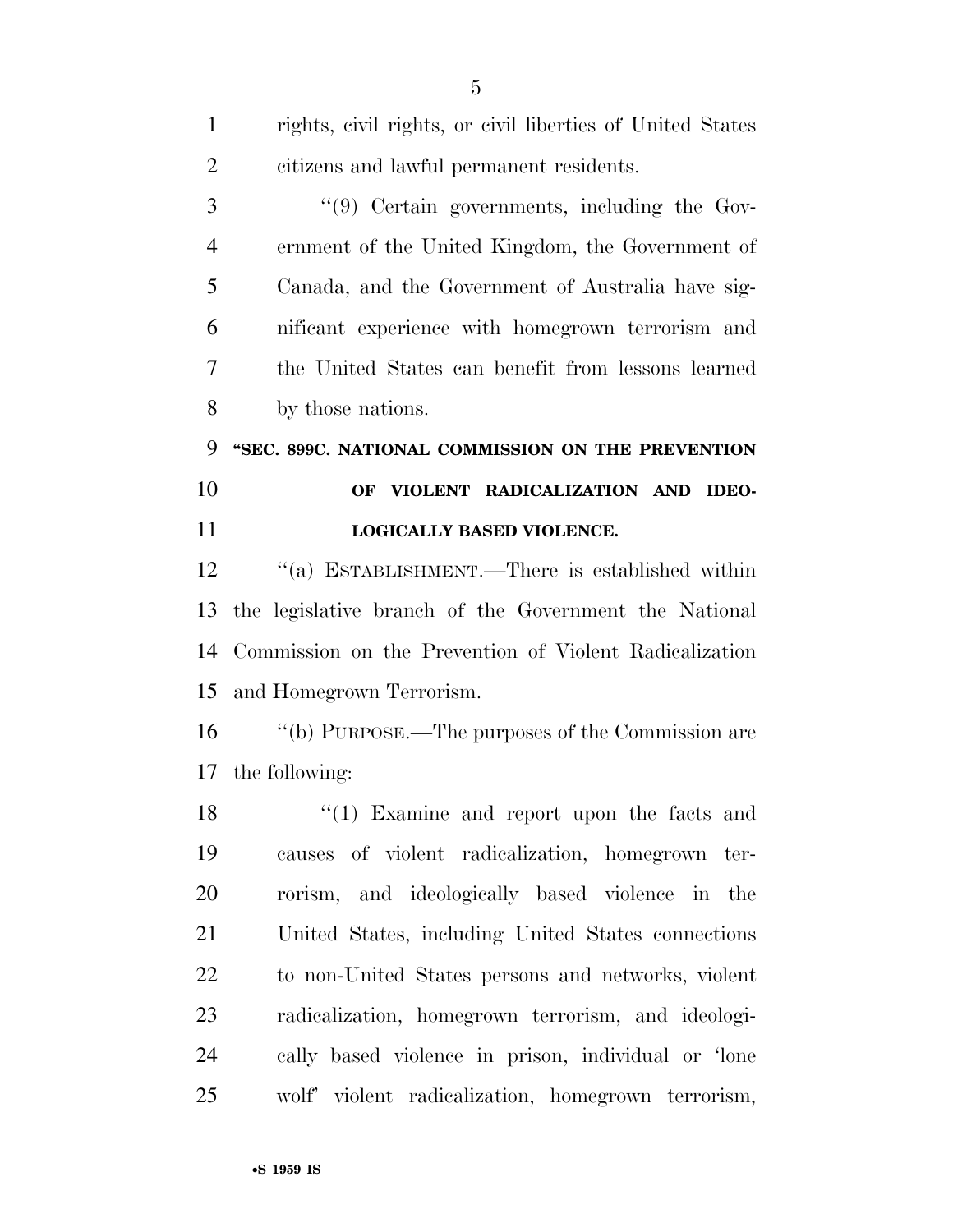| $\mathbf{1}$   | and ideologically based violence, and other faces of  |
|----------------|-------------------------------------------------------|
| $\overline{2}$ | the phenomena of violent radicalization, homegrown    |
| 3              | terrorism, and ideologically based violence that the  |
| $\overline{4}$ | Commission considers important.                       |
| 5              | $"(2)$ The Commission shall, in cooperation with      |
| 6              | the Department, the Department of State, and other    |
| 7              | Federal departments and agencies, as appropriate,     |
| 8              | conduct a survey of methodologies implemented by      |
| 9              | foreign nations to prevent violent radicalization and |
| 10             | homegrown terrorism in their respective nations.      |
| 11             | $\cdot$ (3) Build upon and bring together the work of |
| 12             | other entities and avoid unnecessary duplication, by  |
| 13             | reviewing the findings, conclusions, and rec-         |
| 14             | ommendations of-                                      |
| 15             | $\lq\lq$ the Center of Excellence established         |
| 16             | or designated under section 899D, and other           |
| 17             | academic work, as appropriate;                        |
| 18             | "(B) Federal, State, local, or tribal govern-         |
| 19             | ment studies of, reviews of, and experiences          |
| 20             | with violent radicalization, homegrown ter-           |
| 21             | rorism, and ideologically based violence; and         |
| 22             | "(C) foreign government studies of, re-               |
| 23             | views of, and experiences with violent                |
| 24             | radicalization, homegrown terrorism, and ideo-        |
| 25             | logically based violence.                             |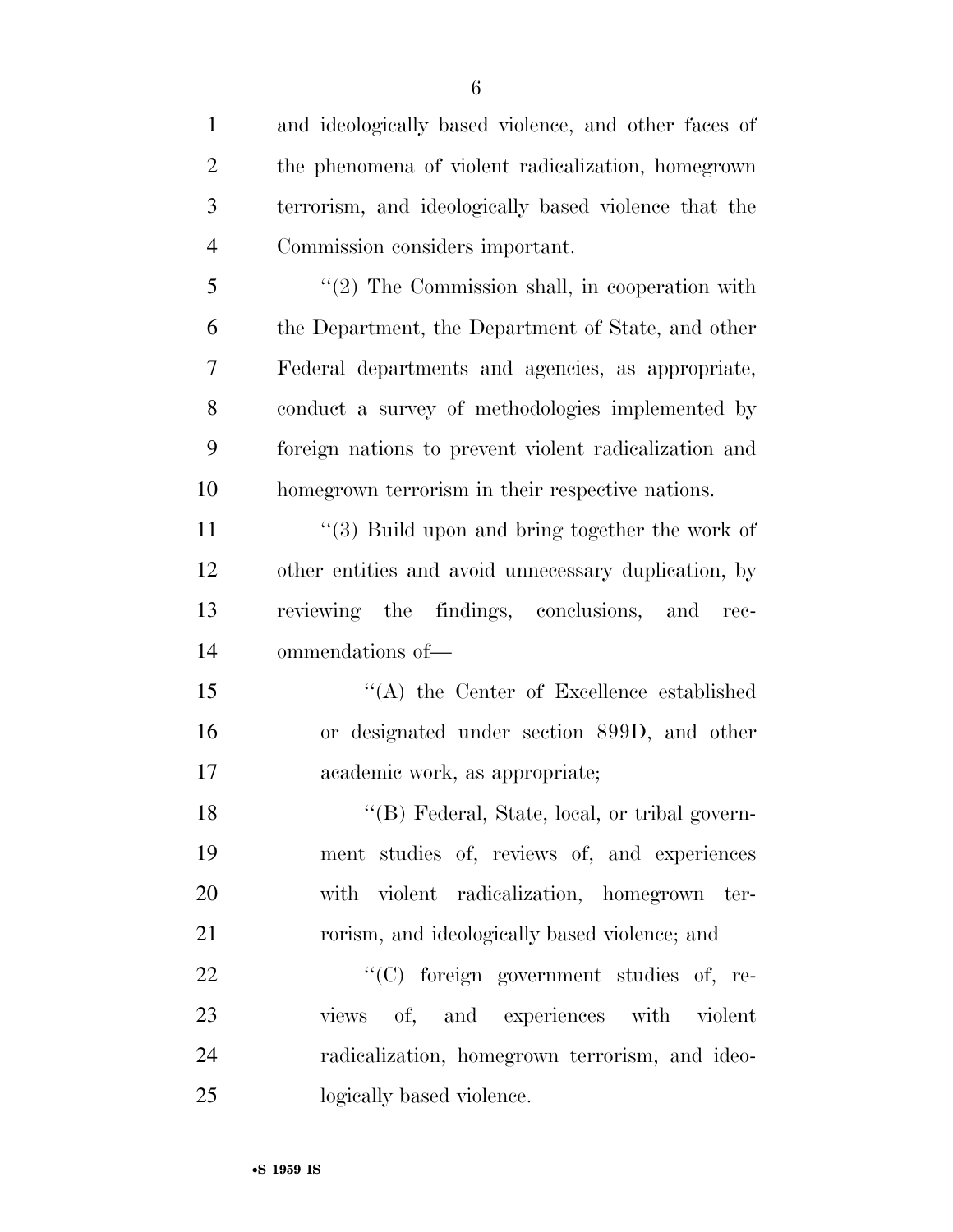| $\mathbf{1}$   | "(c) COMPOSITION OF COMMISSION.—The Commis-                     |
|----------------|-----------------------------------------------------------------|
| 2              | sion shall be composed of 12 members appointed for the          |
| 3              | life of the Commission, of whom—                                |
| $\overline{4}$ | $\lq(1)$ 2 members shall be appointed by the                    |
| 5              | President from among officers or employees of the               |
| 6              | executive branch and private citizens of the United             |
| 7              | States;                                                         |
| 8              | $\lq(2)$ 2 members shall be appointed by the ma-                |
| 9              | jority leader of the Senate;                                    |
| 10             | $\lq(3)$ 1 member shall be appointed by the minor-              |
| 11             | ity leader of the Senate;                                       |
| 12             | $\lq(4)$ 2 members shall be appointed by the                    |
| 13             | Speaker of the House of Representatives;                        |
| 14             | $\lq(5)$ 1 member shall be appointed by the minor-              |
| 15             | ity leader of the House of Representatives;                     |
| 16             | $\cdot\cdot\cdot$ (6) 1 member shall be appointed by the Chair- |
| 17             | man of the Committee on Homeland Security of the                |
| 18             | House of Representatives;                                       |
| 19             | $\lq(7)$ 1 member shall be appointed by the rank-               |
| 20             | ing minority member of the Committee on Homeland                |
| 21             | Security of the House of Representatives;                       |
| 22             | $\cdot\cdot$ (8) 1 member shall be appointed by the Chair-      |
| 23             | man of the Committee on Homeland Security and                   |
| 24             | Governmental Affairs of the Senate; and                         |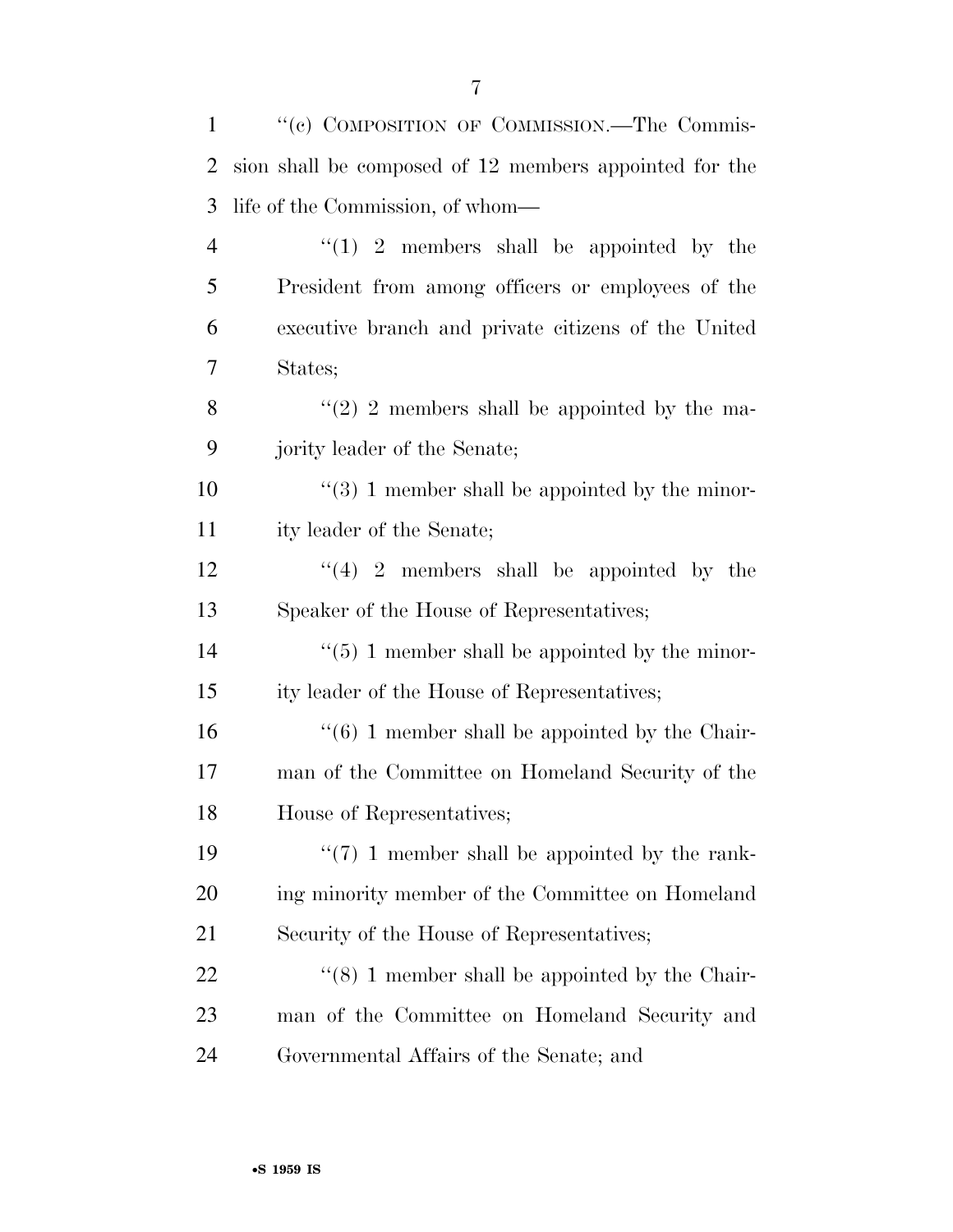1  $(9)$  1 member shall be appointed by the rank- ing minority member of the Committee on Homeland Security and Governmental Affairs of the Senate.

 ''(d) CHAIR AND VICE CHAIR.—The Commission shall elect a Chair and a Vice Chair from among its mem-bers.

7 "(e) QUALIFICATIONS.—

8 "(1) IN GENERAL.—Individuals shall be se- lected for appointment to the Commission solely on the basis of their professional qualifications, achieve- ments, public stature, experience, and expertise in relevant fields, including behavioral science, constitu- tional law, corrections, counterterrorism, cultural an- thropology, education, information technology, intel- ligence, juvenile justice, local law enforcement, orga- nized crime, Islam and other world religions, soci-ology, or terrorism.

18 ''(2) LIMITATION.—Not more than 6 members of the Commission shall be from the same political party.

21 ""(f) DEADLINE FOR APPOINTMENT.—All members of the Commission shall be appointed not later than 60 days after the date of enactment of this subtitle.

 ''(g) QUORUM AND MEETINGS.—The Commission shall meet and begin the operations of the Commission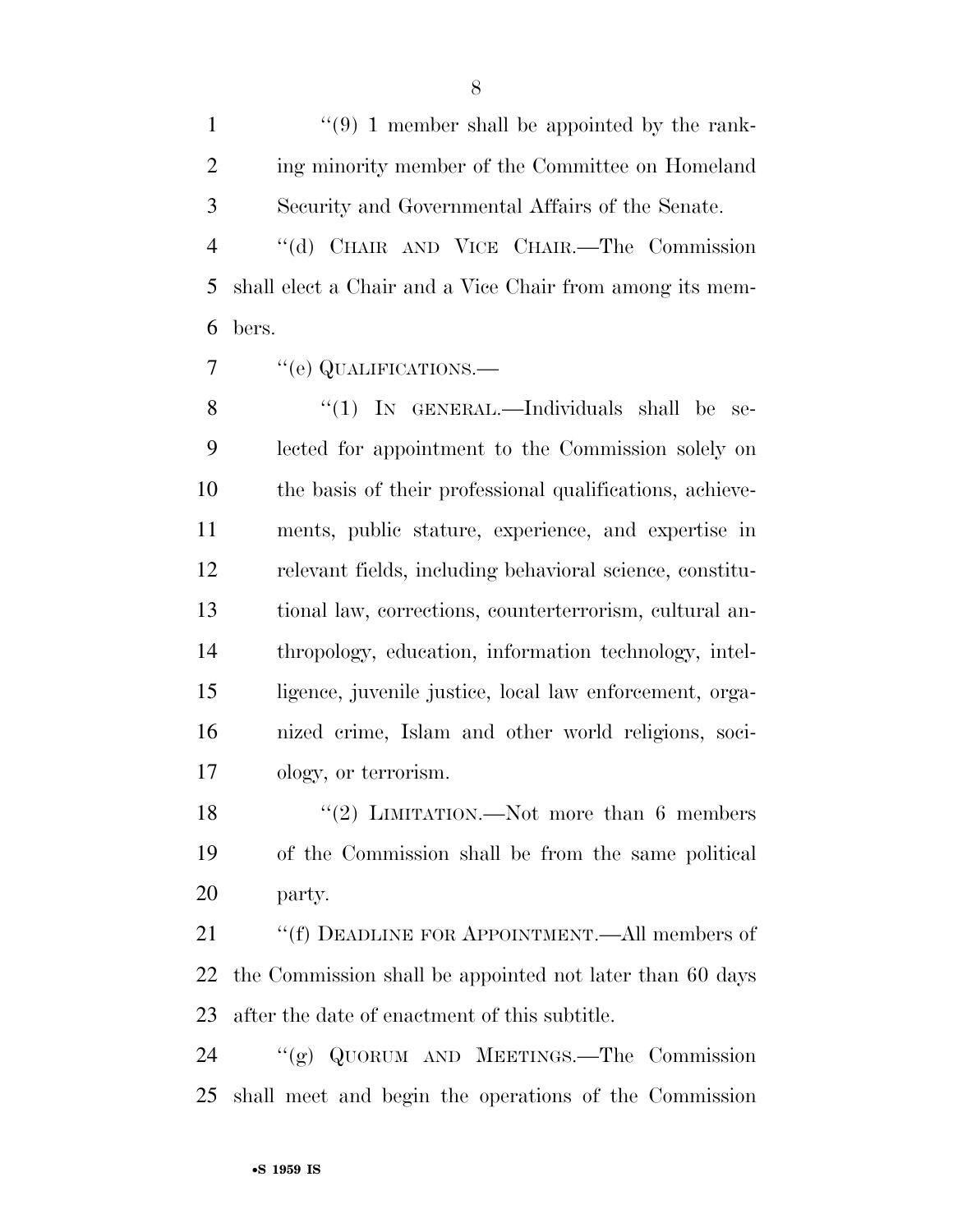not later than 30 days after the date on which all members have been appointed or, if such meeting cannot be mutu- ally agreed upon, on a date designated by the Speaker of the House of Representatives. Each subsequent meeting shall occur upon the call of the Chair or a majority of its members. A majority of the members of the Commis- sion shall constitute a quorum, but a lesser number may hold meetings.

- 9 "(h) POWERS OF COMMISSION.—
- $\frac{4}{1}$  In GENERAL.

11 "(A) HEARINGS AND EVIDENCE.—The Commission or, on the authority of the Com- mission, any subcommittee or member thereof, may, for the purpose of carrying out this sec- tion, hold hearings and sit and act at such times and places, take such testimony, receive such evidence, and administer such oaths as the Commission considers advisable to carry out its duties.

20 "'(B) CONTRACTING.—The Commission may, to such extent and in such amounts as are provided in appropriation Acts, enter into con- tracts to enable the Commission to discharge its duties under this section.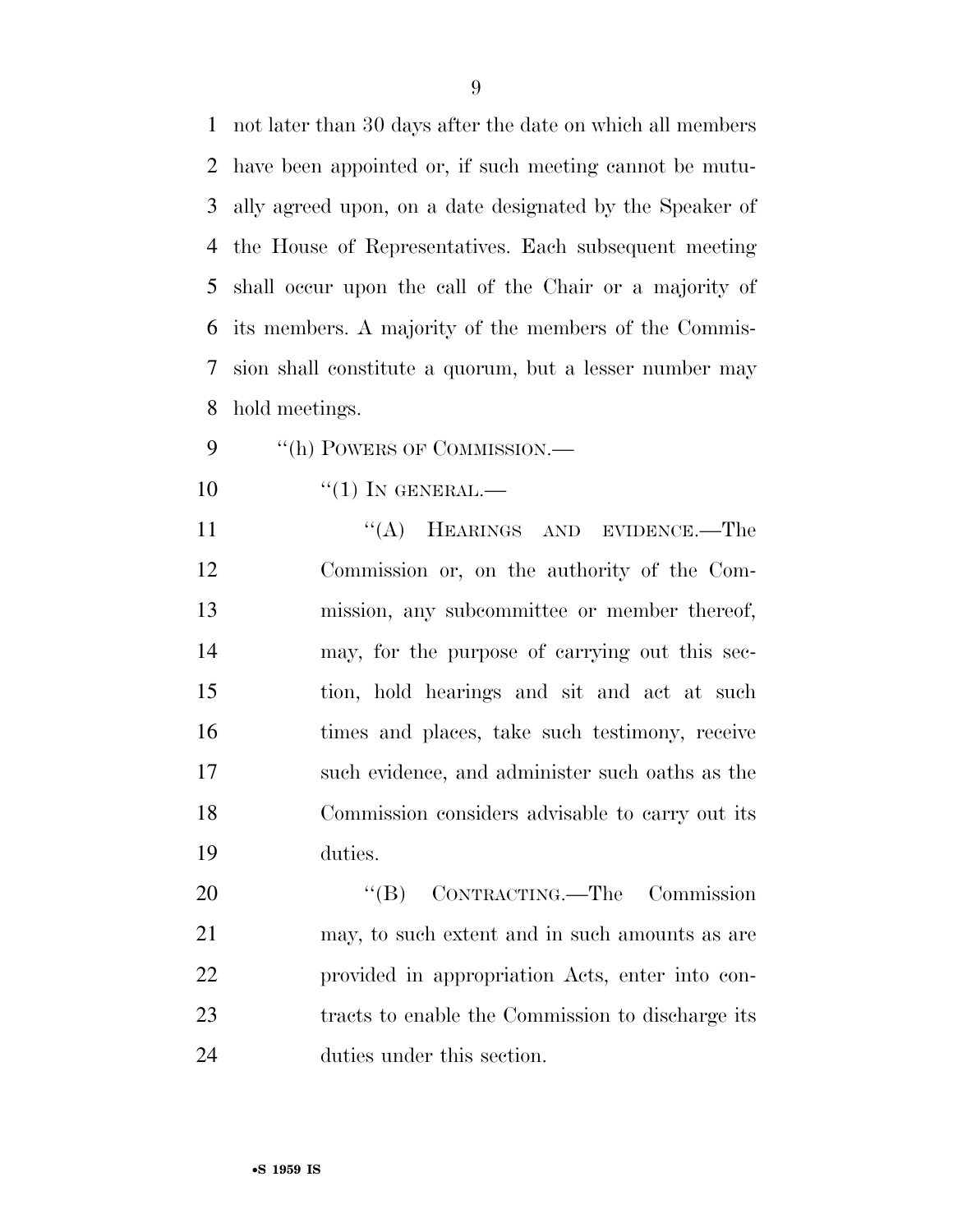1 "(2) INFORMATION FROM FEDERAL AGEN-CIES.—

 ''(A) IN GENERAL.—The Commission may secure directly from any executive department, bureau, agency, board, commission, office, inde- pendent establishment, or instrumentality of the Government, information (including classified information), suggestions, estimates, and statis- tics for the purposes of this section. The head of each such department, bureau, agency, board, commission, office, independent estab- lishment, or instrumentality shall, to the extent authorized by law, furnish such information, suggestions, estimates, and statistics directly to the Commission, upon request made by the Chair of the Commission, by the chair of any subcommittee created by a majority of the Commission, or by any member designated by a majority of the Commission.

20 "(B) RECEIPT, HANDLING, STORAGE, AND DISSEMINATION.—Information shall only be re- ceived, handled, stored, and disseminated by members of the Commission and its staff con- sistent with all applicable statutes, regulations, and Executive orders.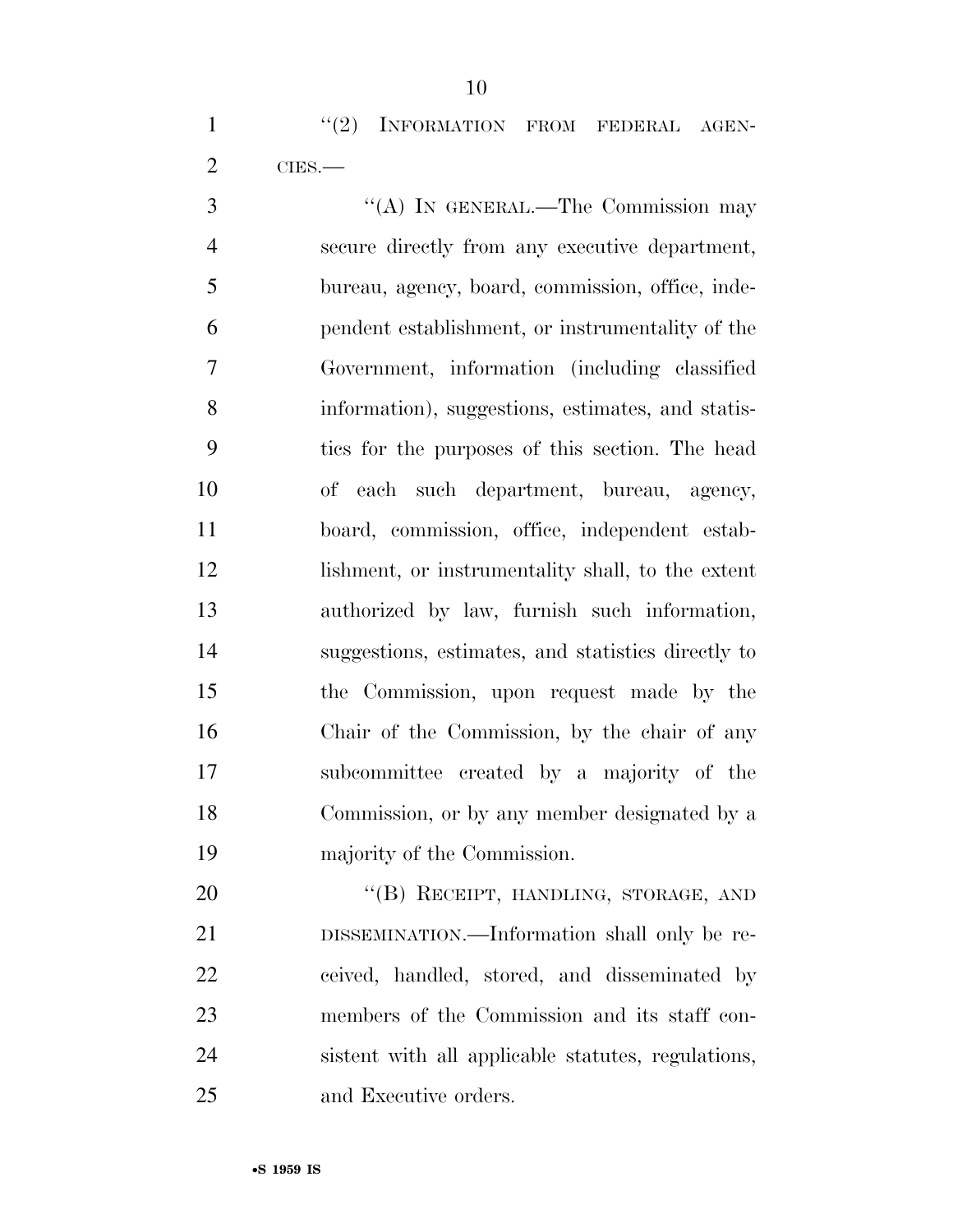1 "(i) ASSISTANCE FROM FEDERAL AGENCIES.— 2 "(1) GENERAL SERVICES ADMINISTRATION.— The Administrator of General Services shall provide to the Commission on a reimbursable basis adminis- trative support and other services for the perform- ance of the Commission's functions. 7 "(2) OTHER DEPARTMENTS AND AGENCIES.—

 In addition to the assistance required under para- graph (1), a Federal department or agency may pro- vide to the Commission such services, funds, facili- ties, and staff as they may determine advisable and as may be authorized by law.

 ''(j) POSTAL SERVICES.—The Commission may use the United States mails in the same manner and under the same conditions as departments and agencies of the United States.

17 "(k) NONAPPLICABILITY OF FEDERAL ADVISORY COMMITTEE ACT.—The Federal Advisory Committee Act (5 U.S.C. App.) shall not apply to the Commission.

20 "(1) PUBLIC MEETINGS.—

21 "(1) IN GENERAL.—The Commission shall hold public hearings and meetings to the extent appro-priate.

24 "(2) PROTECTION OF INFORMATION.—Any pub-lic hearings of the Commission shall be conducted in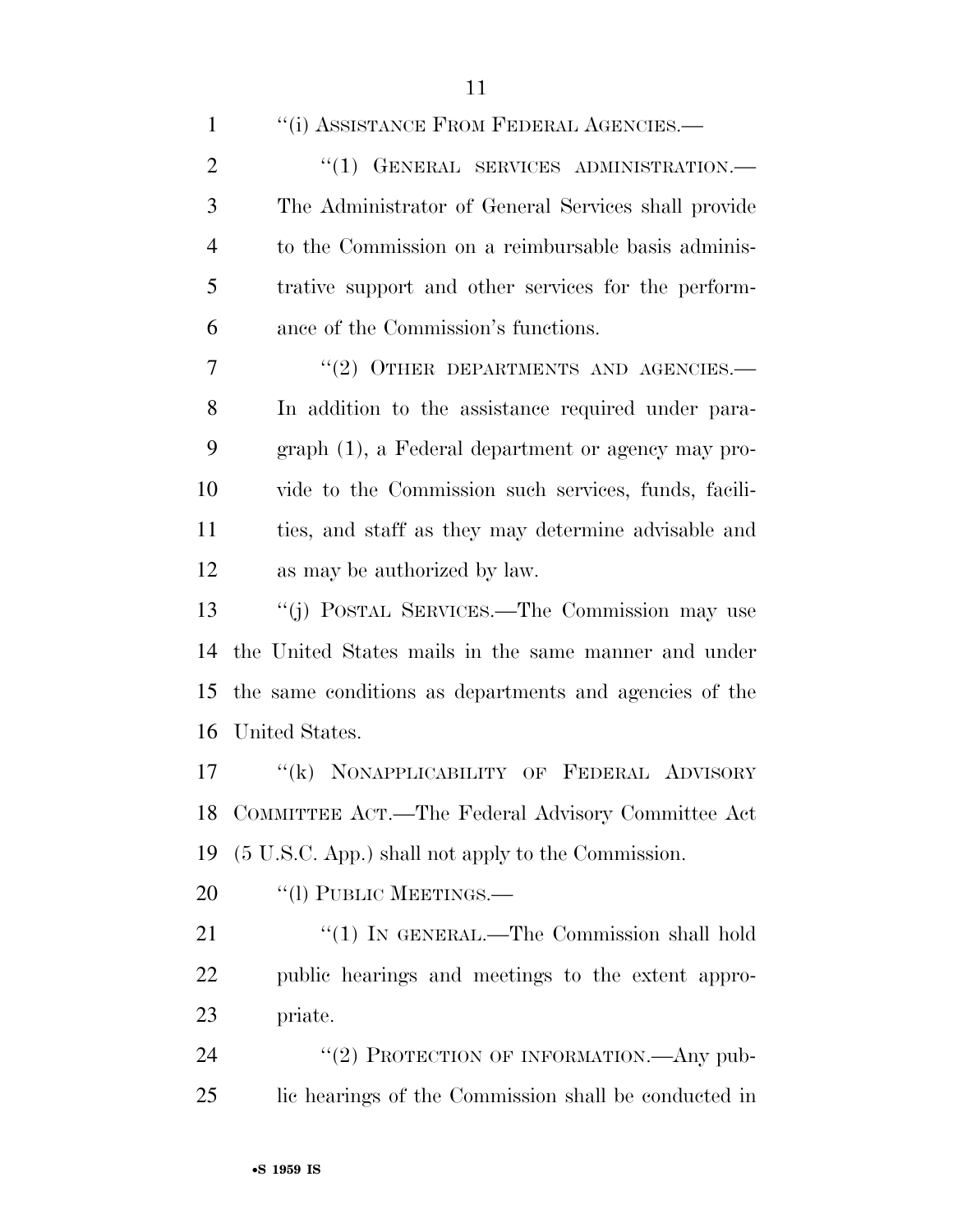a manner consistent with the protection of informa- tion provided to or developed for or by the Commis- sion as required by any applicable statute, regula-tion, or Executive order.

5 "(m) STAFF OF COMMISSION.—

6 "(1) APPOINTMENT AND COMPENSATION.—The Chair of the Commission, in consultation with the Vice Chair and in accordance with rules adopted by the Commission, may appoint and fix the compensa- tion of a staff director and such other personnel as may be necessary to enable the Commission to carry out its functions, without regard to the provisions of title 5, United States Code, governing appointments in the competitive service, and without regard to the provisions of chapter 51 and subchapter III of chap- ter 53 of such title relating to classification and General Schedule pay rates, except that no rate of pay fixed under this subsection may exceed the max- imum rate of pay for GS–15 under the General Schedule.

21 "(2) STAFF EXPERTISE.—Individuals shall be selected for appointment as staff of the Commission on the basis of their expertise in one or more of the 24 fields described in subsection  $(e)(1)$ .

25 "(3) PERSONNEL AS FEDERAL EMPLOYEES.—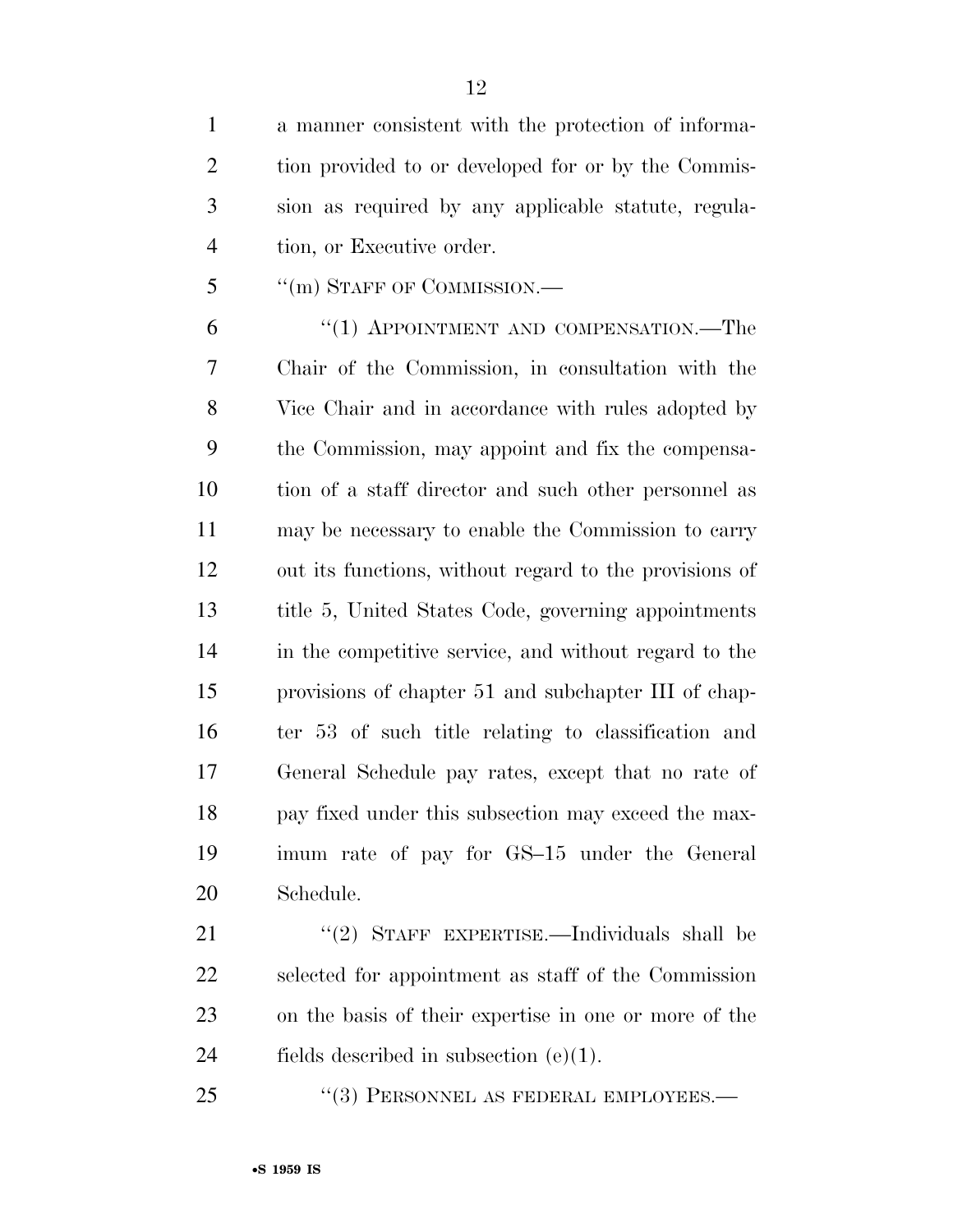- 1  $\langle A \rangle$  In GENERAL.—The executive director and any employee of the Commission shall be employees under section 2105 of title 5, United States Code, for purposes of chapters 63, 81, 83, 84, 85, 87, 89, and 90 of that title. 6 "(B) MEMBERS OF COMMISSION.—Sub- paragraph (A) shall not be construed to apply to members of the Commission. 9 "(4) DETAILEES.—Any Federal employee may be detailed to the Commission without reimburse- ment from the Commission, and during such detail shall retain the rights, status, and privileges of the regular employment of such employee without inter- ruption. ''(5) CONSULTANT SERVICES.—The Commis- sion may procure the services of experts and consult- ants in accordance with section 3109 of title 5, United States Code, at rates not to exceed the daily rate paid a person occupying a position at level IV of the Executive Schedule under section 5315 of title 21 5, United States Code. 22 "(6) EMPHASIS ON SECURITY CLEARANCES.— The Commission shall make it a priority to hire as
- employees and retain as contractors and detailees in-

•**S 1959 IS**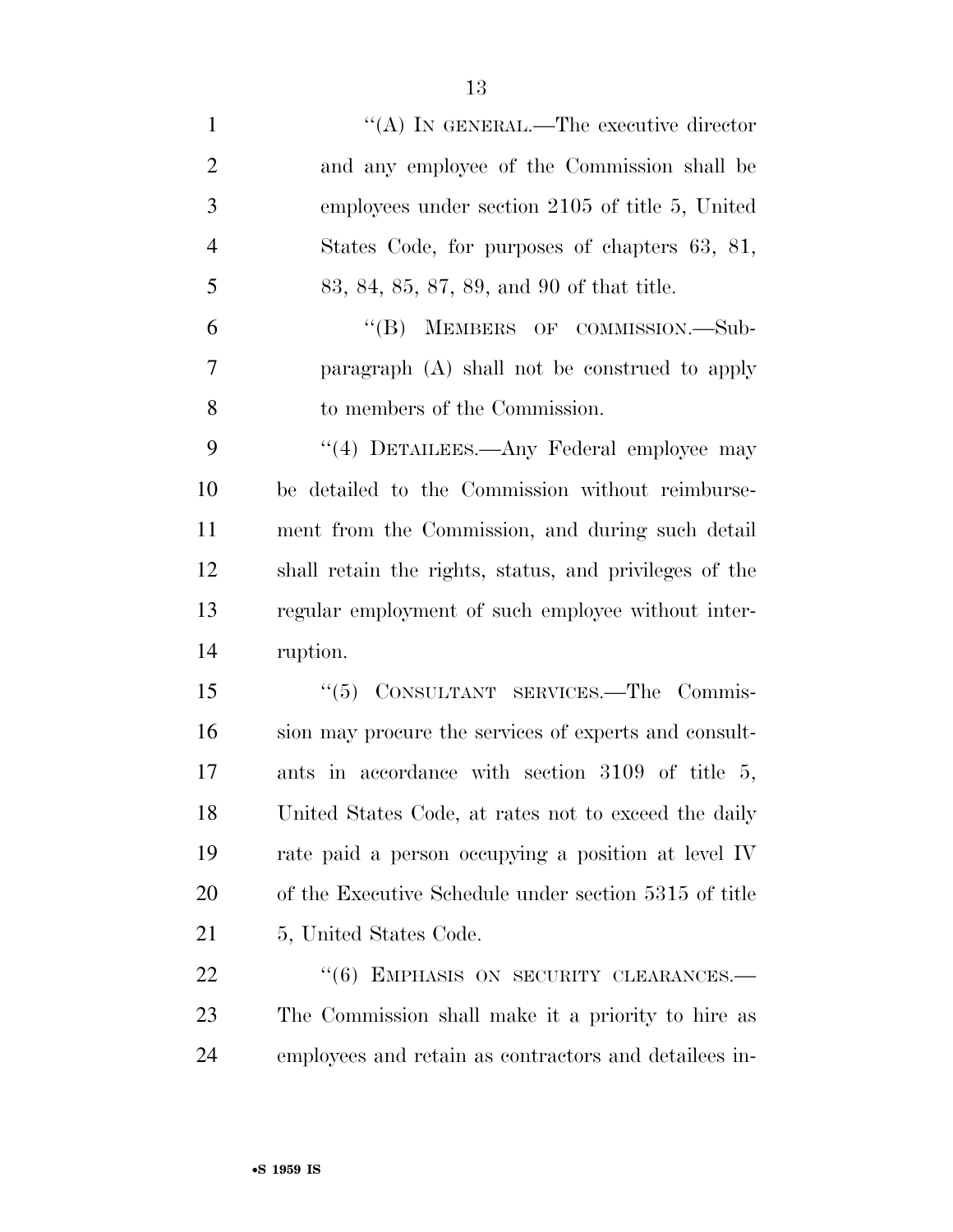dividuals otherwise authorized by this section who have active security clearances.

3 <sup>"</sup>(n) COMMISSION PERSONNEL MATTERS.—

4 "(1) COMPENSATION OF MEMBERS.—Each member of the Commission who is not an employee of the Government shall be compensated at a rate not to exceed the daily equivalent of the annual rate of basic pay in effect for a position at level IV of the Executive Schedule under section 5315 of title 5, United States Code, for each day during which that member is engaged in the actual performance of the duties of the Commission.

13 "(2) TRAVEL EXPENSES.—While away from their homes or regular places of business in the per- formance of services for the Commission, members of the Commission shall be allowed travel expenses, including per diem in lieu of subsistence, at rates authorized for employees of agencies under sub- chapter I of chapter 57 of title 5, United States Code, while away from their homes or regular places of business in the performance of services for the Commission.

23 "(3) TREATMENT OF SERVICE FOR PURPOSES OF RETIREMENT BENEFITS.—A member of the Commission who is an annuitant otherwise covered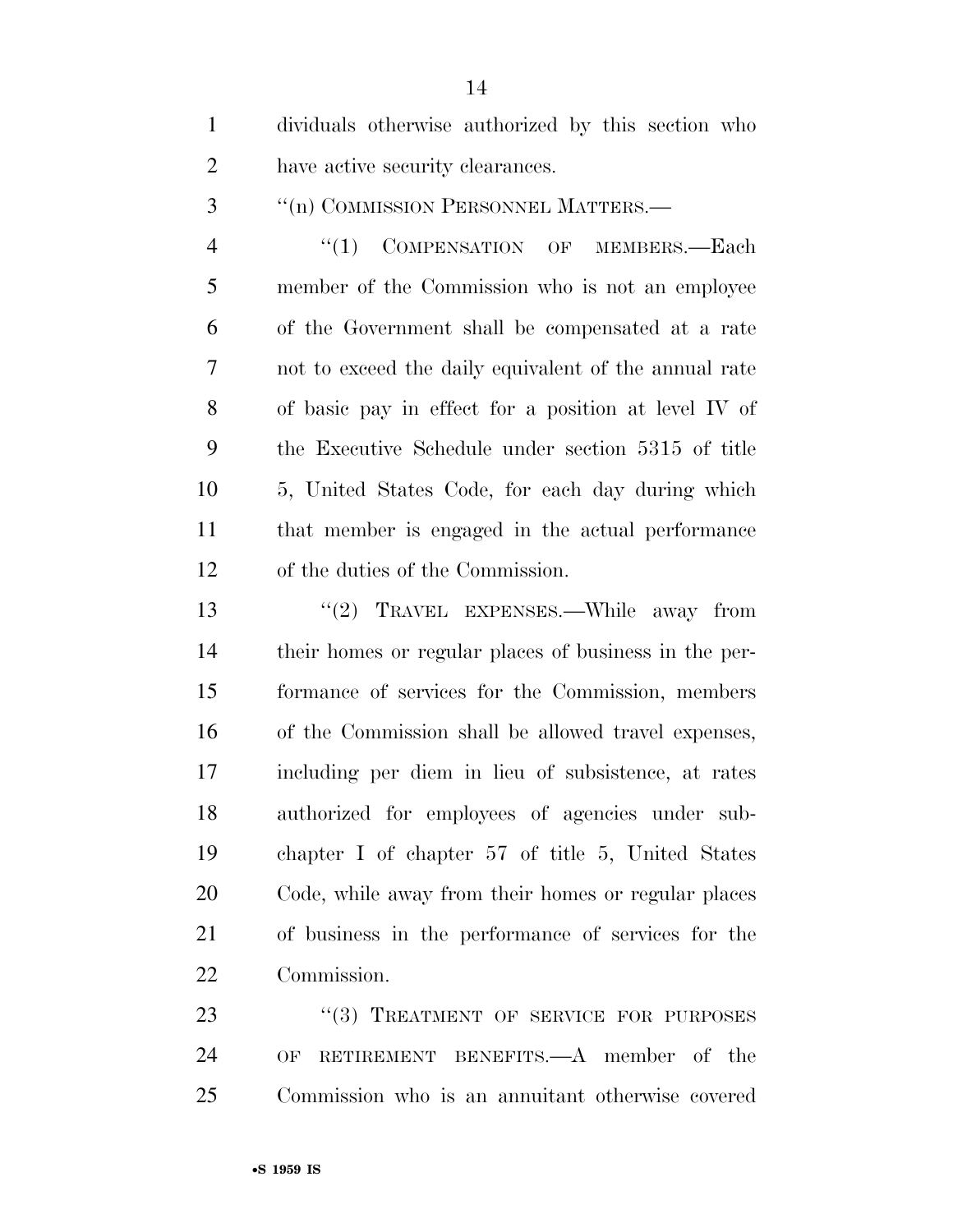by section 8344 or 8468 of title 5, United States Code, by reason of membership on the Commission shall not be subject to the provisions of such section with respect to membership on the Commission. 5 "(4) VACANCIES.—A vacancy on the Commis- sion shall not affect its powers and shall be filled in the manner in which the original appointment was made. The appointment of the replacement member shall be made not later than 60 days after the date on which the vacancy occurs. 11 "(0) SECURITY CLEARANCES.—The heads of appro- priate departments and agencies of the executive branch shall cooperate with the Commission to expeditiously pro- vide Commission members and staff with appropriate se- curity clearances, to the extent possible under applicable procedures and requirements.  $"({\rm p})$  REPORTS.— 18 "(1) FINAL REPORT.— 19 "(A) In GENERAL.—Not later than 18 months after the date on which the Commission first meets, the Commission shall submit to the President and Congress a final report includ-

- ing—
- 24 ''(i) its findings and conclusions;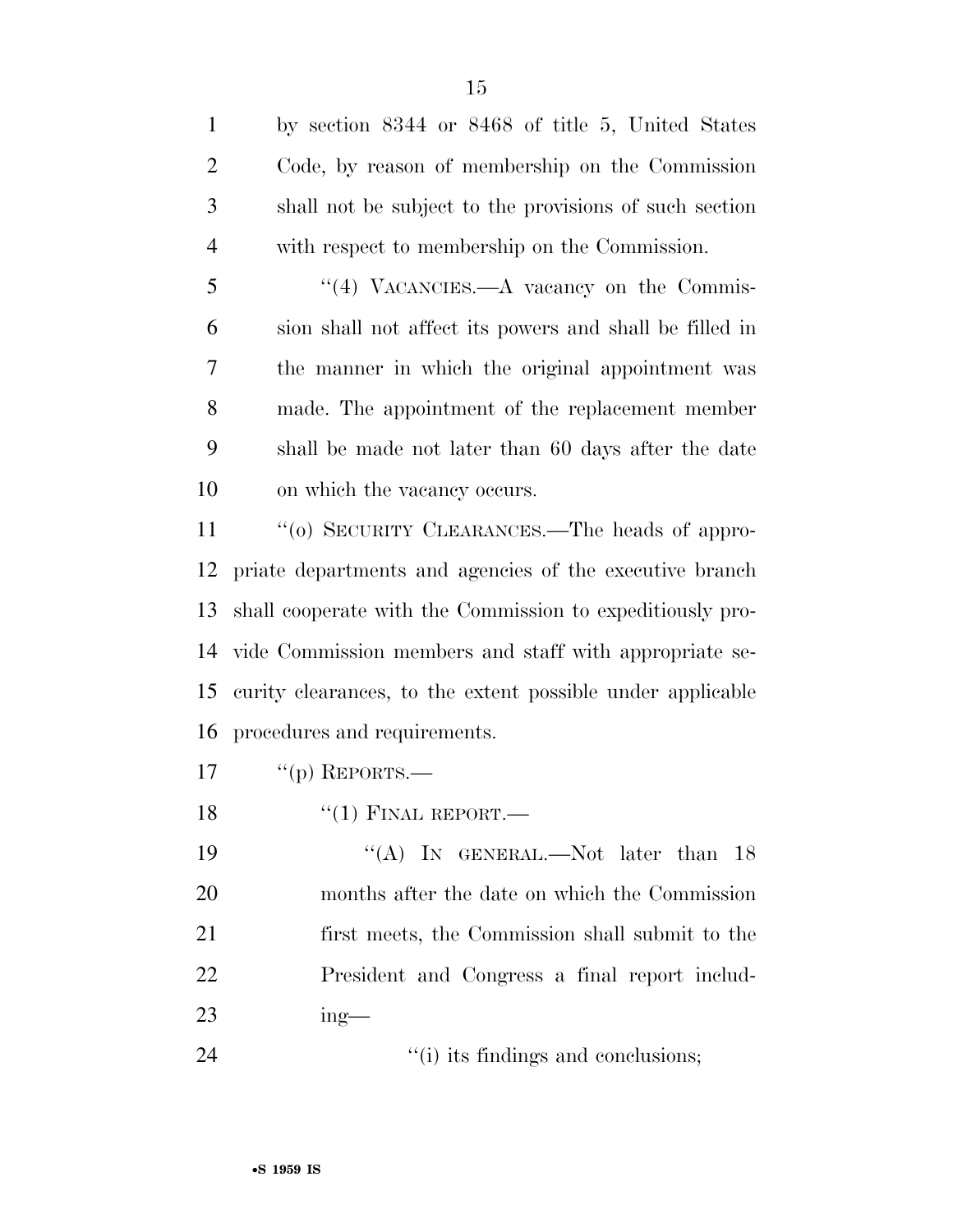| $\mathbf{1}$   | "(ii) legislative recommendations            |
|----------------|----------------------------------------------|
| $\overline{2}$ | $for-$                                       |
| 3              | $\lq\lq$ (I) immediate and long-term         |
| $\overline{4}$ | violent<br>to<br>countermeasures             |
| 5              | radicalization, homegrown terrorism,         |
| 6              | and ideologically based violence; and        |
| $\overline{7}$ | $\lq\lq$ (II) measures that can be taken     |
| 8              | to prevent violent radicalization,           |
| 9              | homegrown terrorism, and ideologi-           |
| 10             | cally based violence from developing         |
| 11             | and spreading within the United              |
| 12             | States; and                                  |
| 13             | "(iii) any final recommendations for         |
| 14             | any additional grant programs to support     |
| 15             | these purposes.                              |
| 16             | "(B) ANNEX.—The report submitted             |
| 17             | under subparagraph (A) may include a classi- |
| 18             | fied annex.                                  |
| 19             | (2)<br>INTERIM REPORTS.—The Commission       |
| 20             | shall submit to the President and Congress—  |
| 21             | "(A) by not later than 6 months after the    |
| 22             | date on which the Commission first meets, a  |
| 23             | first interim report on—                     |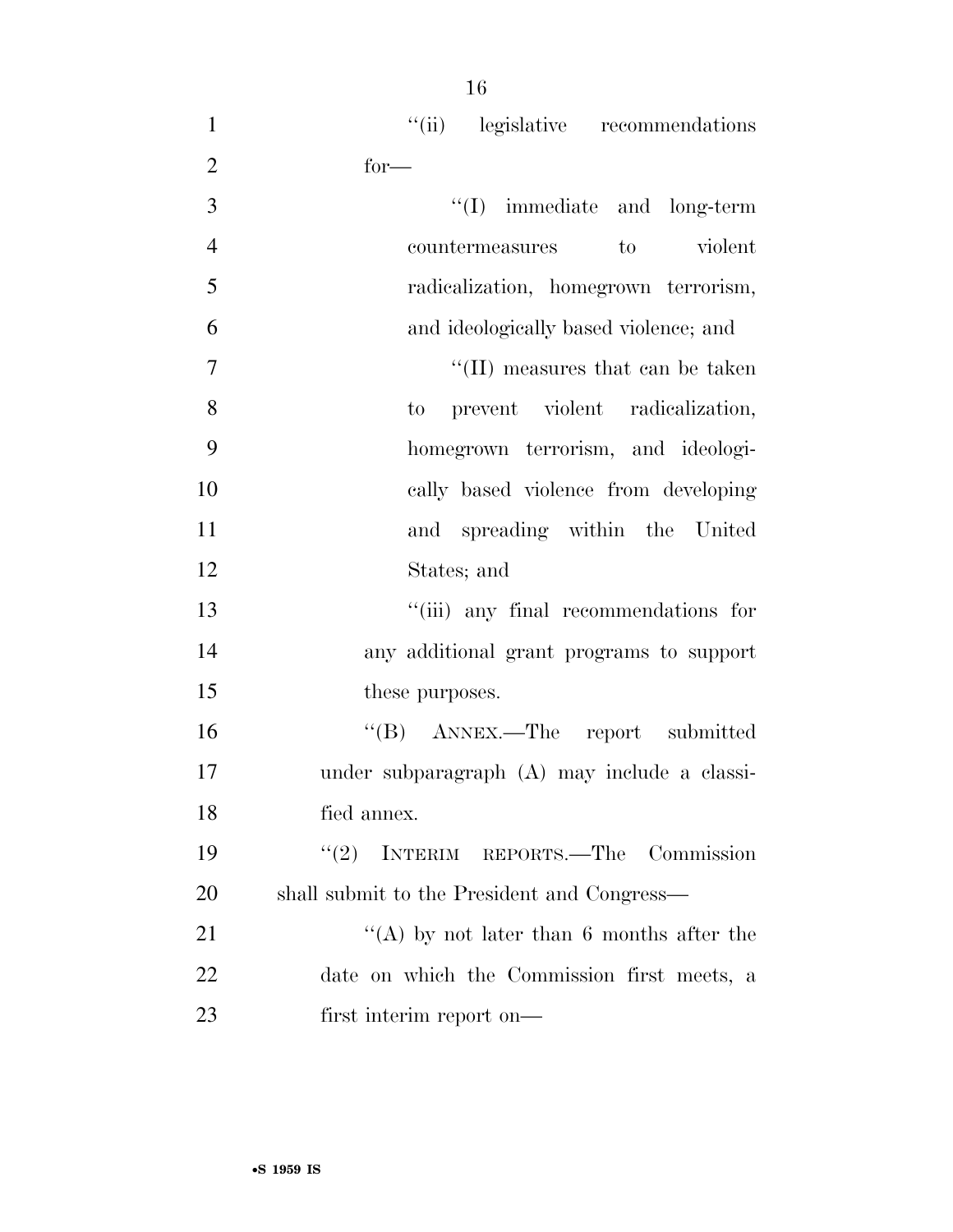$''(i)$  its findings and conclusions and legislative recommendations for the pur-3 boses described in paragraph  $(1)(A)$ ; and 4 ''(ii) its recommendations on the fea- sibility of a grant program established and administered by the Secretary for the pur- pose of preventing, disrupting, and miti- gating the effects of violent radicalization, homegrown terrorism, and ideologically based violence and, if such a program is feasible, recommendations on how grant funds should be used and administered; and

 ''(B) by not later than 6 months after the date on which the Commission submits the in- terim report under subparagraph (A), a second interim report on the matters described in that subparagraph.

19 "(3) INDIVIDUAL OR DISSENTING VIEWS.— Each member of the Commission may include in each report under this subsection the individual ad-ditional or dissenting views of the member.

23 "(4) PUBLIC AVAILABILITY.—The Commission shall release a public version of each report required under this subsection.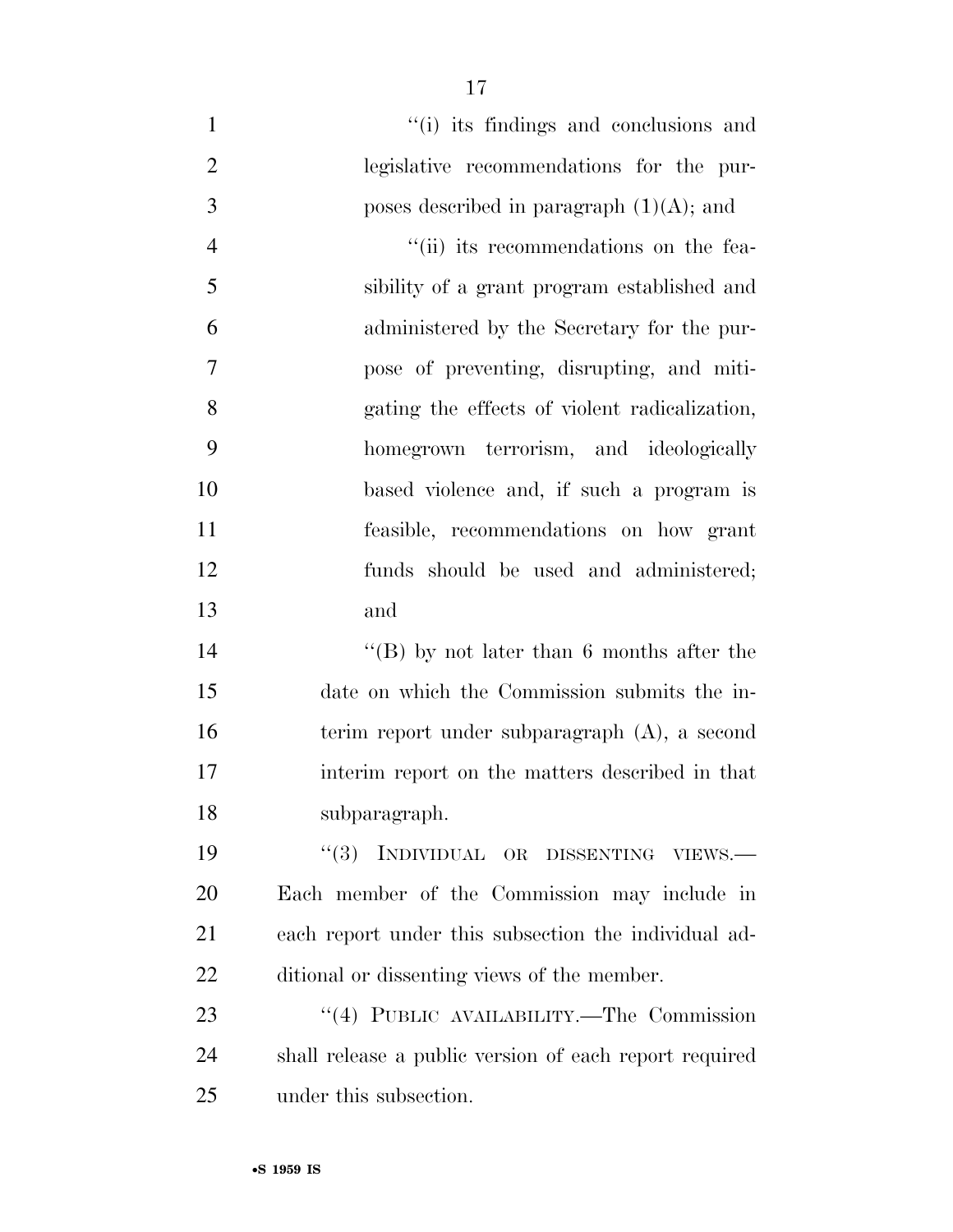1 "(q) AVAILABILITY OF FUNDING.—Amounts made available to the Commission to carry out this section shall remain available until the earlier of the expenditure of the amounts or the termination of the Commission.

 ''(r) TERMINATION OF COMMISSION.—The Commis- sion shall terminate 30 days after the date on which the Commission submits its final report under subsection (p). **''SEC. 899D. CENTER OF EXCELLENCE FOR THE STUDY OF VIOLENT RADICALIZATION AND HOME- GROWN TERRORISM IN THE UNITED STATES.**  11 "(a) ESTABLISHMENT.—

12 "(1) IN GENERAL.—The Secretary shall estab-13 lish or designate a university-based Center of Excel- lence for the Study of Violent Radicalization and Homegrown Terrorism in the United States (in this section referred to as the 'Center') using merit-re- view processes and procedures and other limitations established for designating university-based centers for homeland security under section 308(b)(2)(B). The Center shall assist homeland security officials of Federal, State, local, and tribal governments through training, education, and research in pre- venting violent radicalization and homegrown ter-rorism in the United States.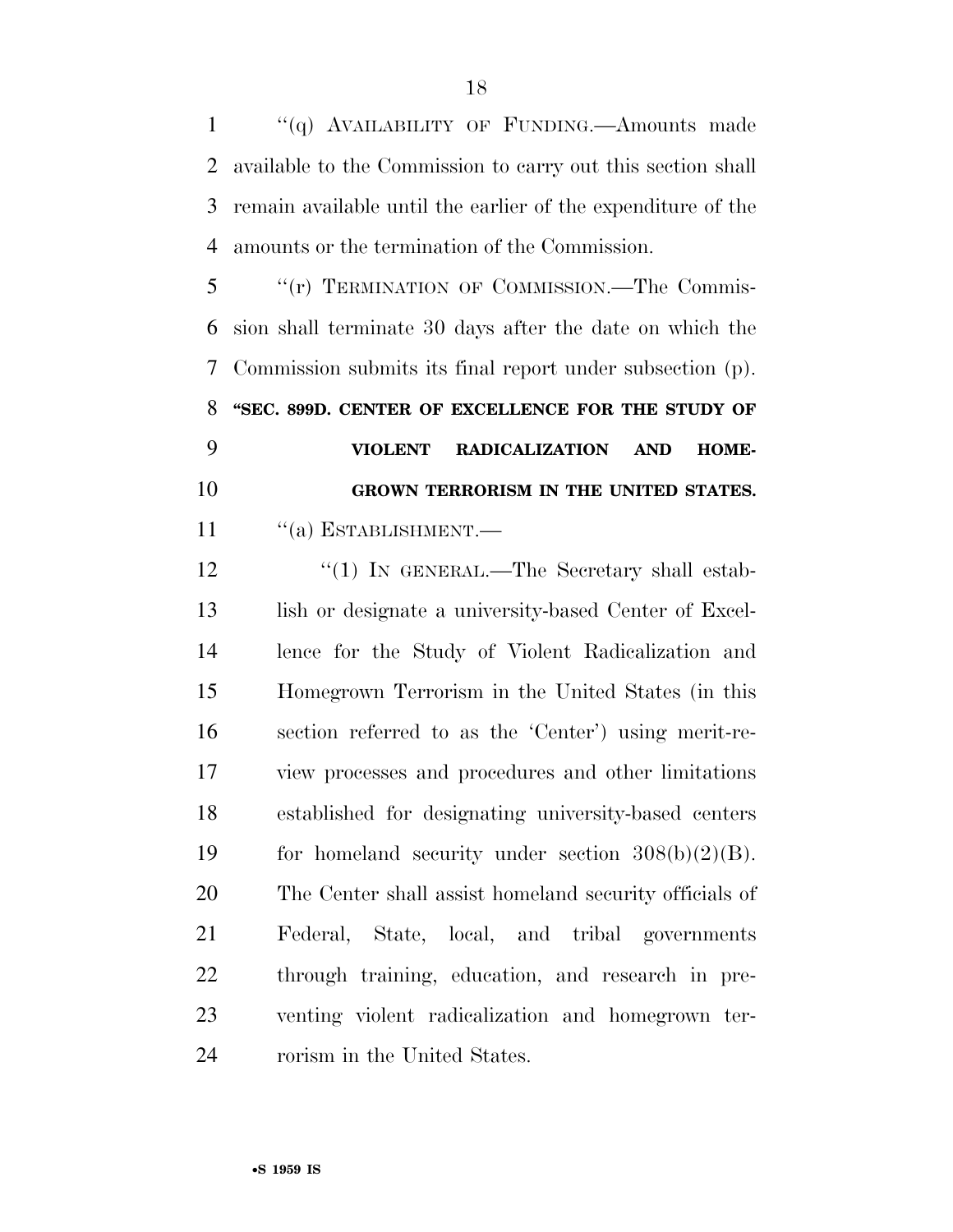1 "(2) USE OF EXISTING CENTERS.—In carrying out this section, the Secretary may create a new Center designed exclusively for the purpose described in subsection (b) or identify and expand a univer- sity-based center for homeland security of the De- partment in existence on the date of enactment of this subtitle by designating a working group within that center to achieve the purpose described in sub-section (b).

 ''(b) PURPOSE.—It shall be the purpose of the Center to study the social, criminal, political, psychological, and economic roots of violent radicalization and homegrown terrorism in the United States and methods that can be used by homeland security officials of Federal, State, local, and tribal governments to mitigate violent radicalization and homegrown terrorism.

 ''(c) ACTIVITIES.—In carrying out this section, the Center shall—

 $\frac{1}{2}$  (1) contribute to the establishment of training, written materials, information, analytical assistance and professional resources to aid in combating vio-lent radicalization and homegrown terrorism;

23  $(2)$  use theories, methods and data from the social and behavioral sciences to better understand the origins, dynamics, and social and psychological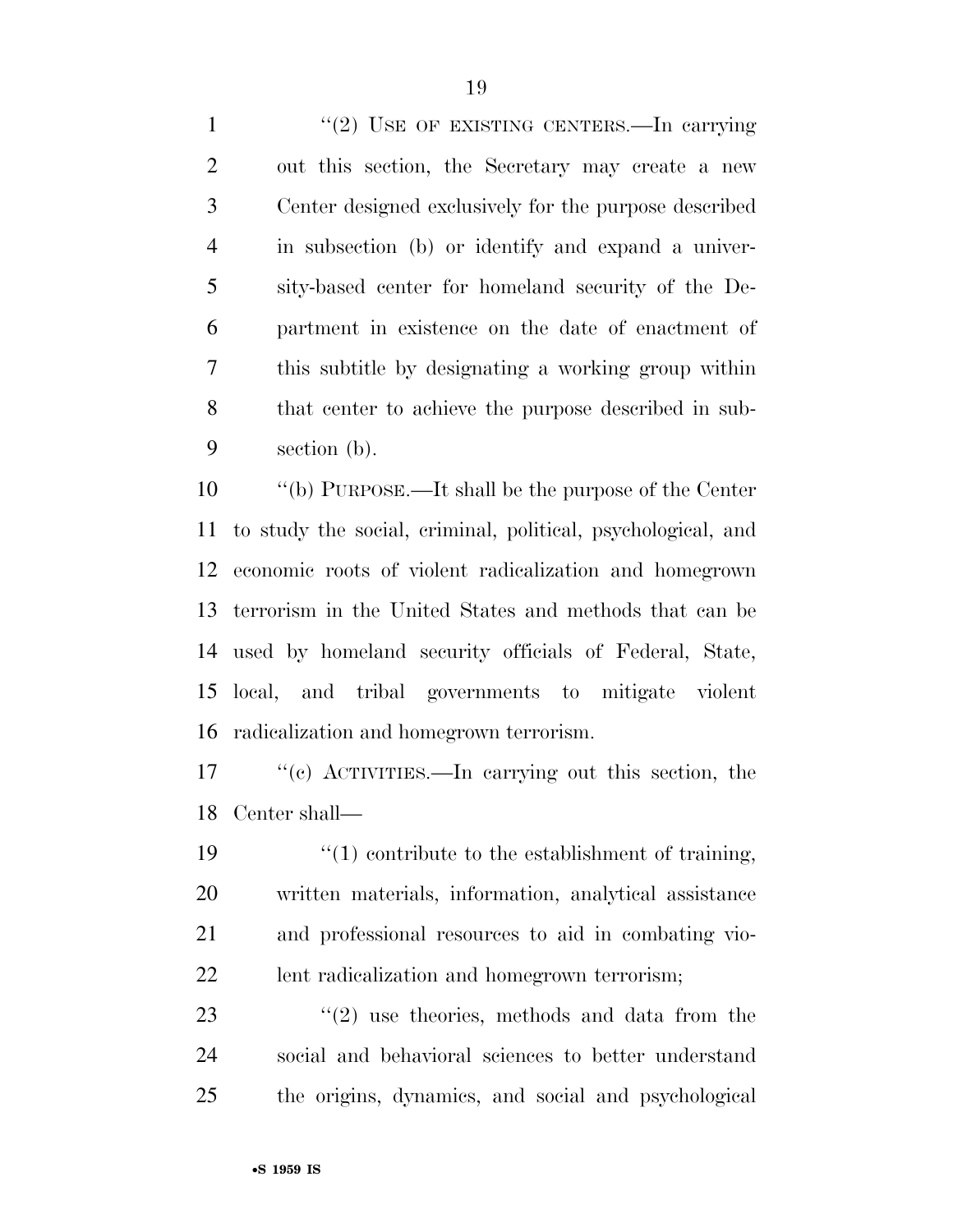aspects of violent radicalization and homegrown ter- rorism; 3 (3) conduct research on the motivational fac- tors that lead to violent radicalization and home- grown terrorism; and ''(4) coordinate with other academic institutions studying the effects of violent radicalization and

homegrown terrorism, where appropriate.

 **''SEC. 899E. PROTECTING CIVIL RIGHTS AND CIVIL LIB- ERTIES WHILE PREVENTING IDEOLOGICALLY BASED VIOLENCE AND HOMEGROWN TER-RORISM.** 

 ''(a) IN GENERAL.—In carrying out this subtitle, the Secretary shall ensure that the efforts of the Department to prevent ideologically based violence and homegrown ter- rorism as described in this subtitle do not violate the con- stitutional rights, civil rights, and civil liberties of United States citizens and lawful permanent residents.

 ''(b) COMMITMENT TO RACIAL NEUTRALITY.—The Secretary shall ensure that the activities and operations of the entities created by this subtitle are in compliance with the commitment of the Department to racial neu-trality.

 ''(c) AUDITING MECHANISM.—The Civil Rights and Civil Liberties Officer of the Department shall develop and